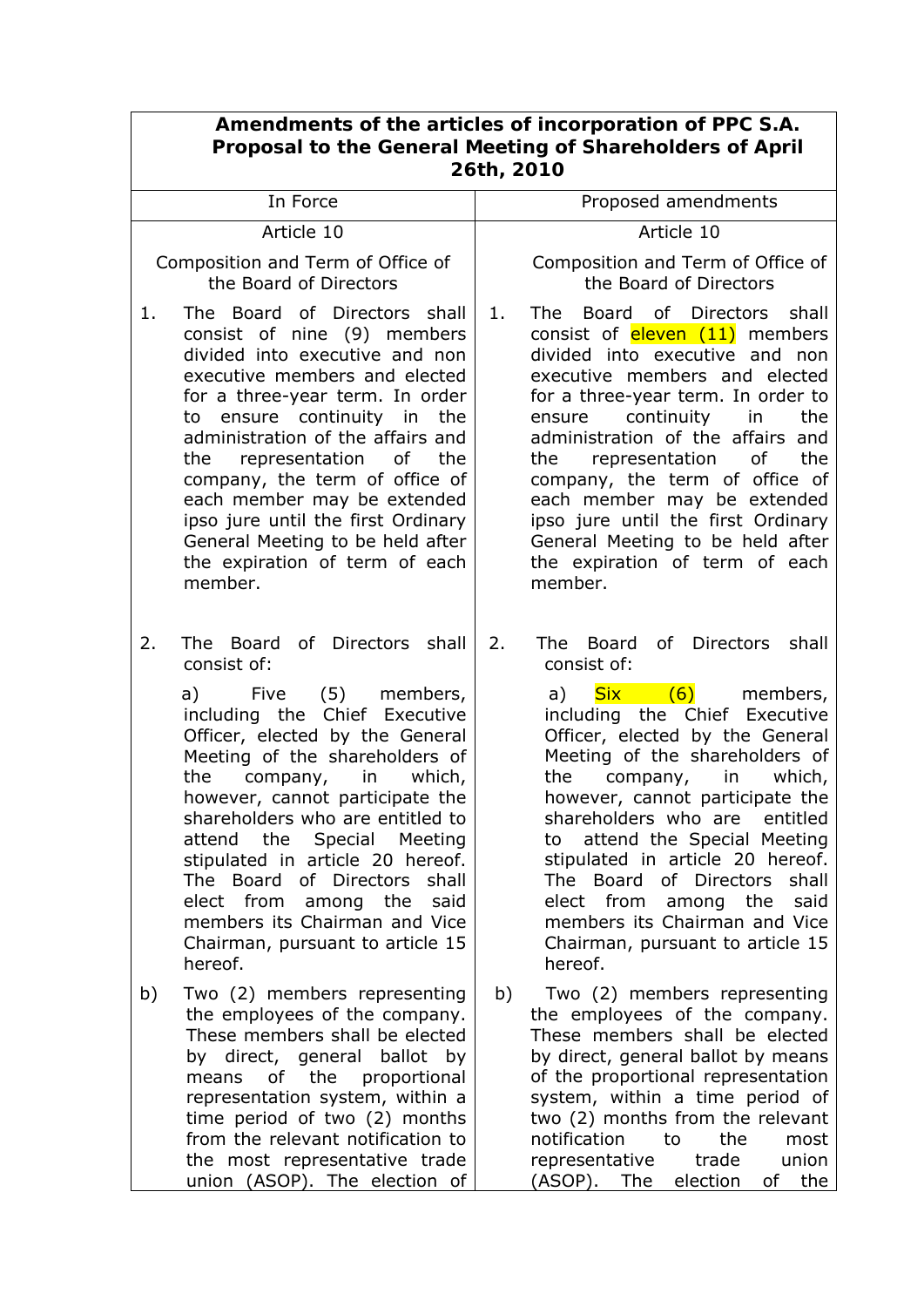the representatives of the employees to the Board of Directors shall be conducted by an election committee appointed by the most representative trade union of the company, in which (committee) at least one representative from the remaining trade unions of the company shall participate. The procedure of the said election, the appointment of the local election committees, the time and the details of the polling, as well as the counting of the votes and the announcement of the results thereof, shall be the job of said committee, which shall be presided over by a judicial functionary pursuant to the provision of article 11 of Law No. 1264/1982 concerning "Democratization of the Tradeunion Movement – The Rights of the Unions" (Official Gazette, volume Α, issue no. 79).

 The same procedure shall also apply to the appointment of the substitute members in replacement of the members of the Board elected in accordance with the procedure set forth in the paragraph herein.

 In case the substitute member resigns or leaves his office vacant, for any reason whatsoever, his position shall be occupied by his exact following substitute.

c) Two (2) members representing the minority shareholders, pursuant to the provisions of article 20 of the Articles of Incorporation hereof.

representatives of the employees to the Board of Directors shall be conducted by an election committee appointed by the most representative trade union of the company, in which (committee) at least one representative from the remaining trade unions of the company shall participate. The procedure of the said election, the appointment of the local election committees, the time and the details of the polling, as well as the counting of the votes and the announcement of the results thereof, shall be the job of said committee, which shall be presided over by a judicial functionary pursuant to the provision of article 11 of Law No. 1264/1982 concerning "Democratization of the Tradeunion Movement – The Rights of the Unions" (Official Gazette, volume Α, issue no. 79).

The same procedure shall also apply to the appointment of the substitute members in replacement of the members of the Board elected in accordance with the procedure set forth in the paragraph herein.

In case the substitute member resigns or leaves his office vacant, for any reason whatsoever, his position shall be occupied by his exact following substitute.

c) Two (2) members representing the minority shareholders, pursuant to the provisions of article 20 of the Articles of Incorporation hereof.

d) One (1) member designated by the Economic and Social Committee (ESC) and coming from agencies relating to the activities of the company. The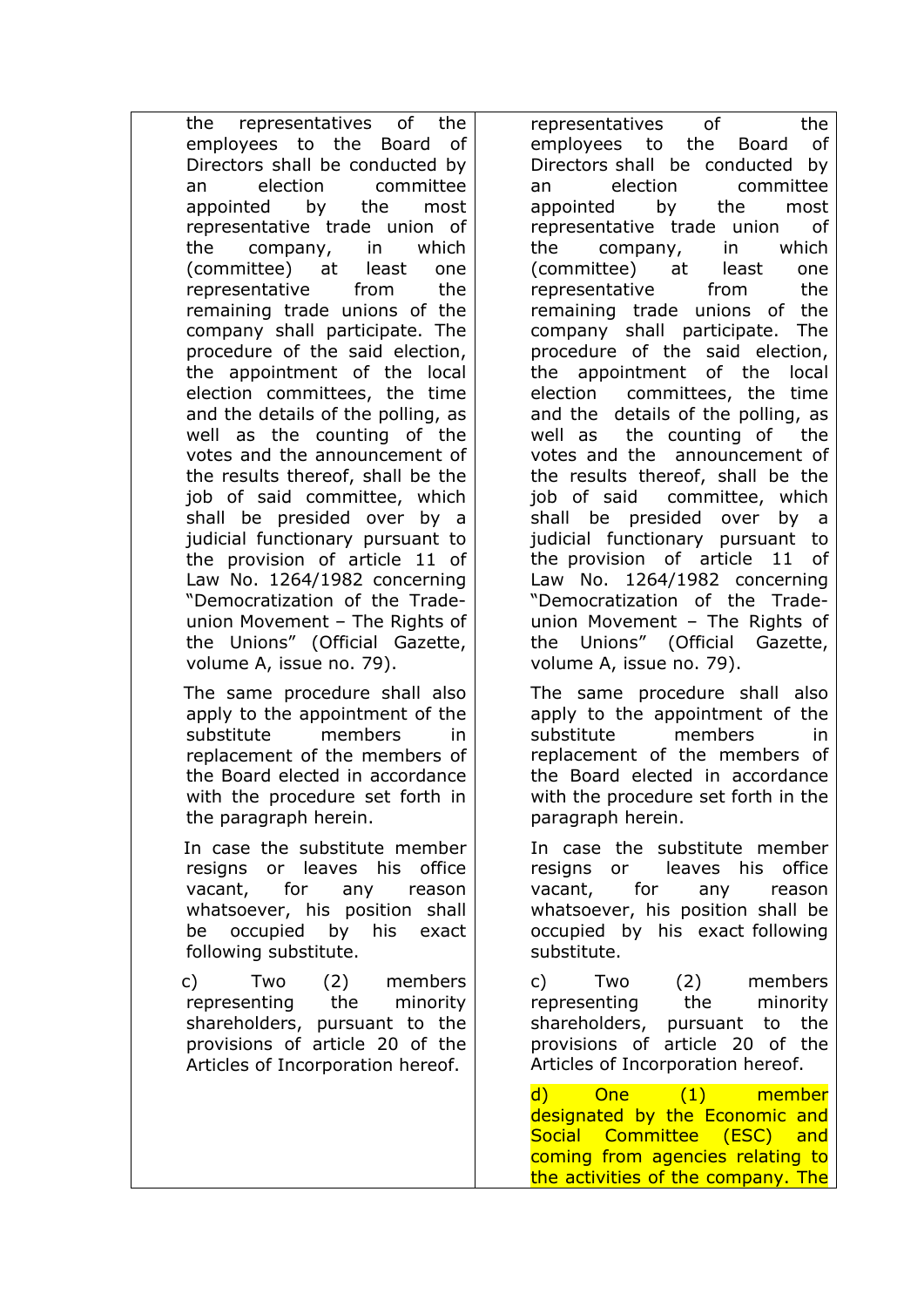- 3. In the event that, for any reason whatsoever, any representative of the employees is not elected or in the event any vacancy in the office of the aforesaid representatives is not promptly filled within the time limit of two (2) months, as from the notification to the agencies, this shall not impede the constitution and functioning of the Board of Directors without the aforesaid members.
- 4. In the event that, for any reason whatsoever, the minority shareholders shall not elect the members representing such minority or in the event they shall not fill any vacancy in the office of said members, this shall not impede the constitution and functioning of the Board of Directors.
- 5. (a) In case that, for whichever reason, there shall be a vacancy in the office of a member of the Board of Directors elected in accordance with the procedure set forth in paragraph 2(a) of the present article, the remaining members of the Board shall elect another member for the balance of the term of the

member designated by the ESC shall be proposed as a member within a time period of two (2) months as from the notification to the said Committee by the Minister of Environment, Energy and Climate Change and shall be appointed by virtue of decision of the said Minister. The same procedure shall also apply to the substitution of the said member, in the event of resignation or vacancy in the office of said member, for any reason whatsoever, as well as to the revocation of said member.

- 3. In the event that, for any reason whatsoever, any representative of the employees or representative of ESC is not elected or in the event any vacancy in the office of the aforesaid representatives is not promptly filled within the time limit of two (2) months, as from the notification to the agencies, this shall not impede the constitution and functioning of the Board of Directors without the aforesaid members.
- 4. In the event that, for any reason whatsoever, the minority shareholders shall not elect the members representing such minority or in the event they shall not fill any vacancy in the office of said members, this shall not impede the constitution and functioning of the Board of Directors.
- 5. (a) In case that, for whichever reason, there shall be a vacancy in the office of a member of the Board of Directors elected in accordance with the procedure set forth in paragraph 2(a) of the present article, the remaining members of the Board shall elect another member for the balance of the term of the member in the office of whom a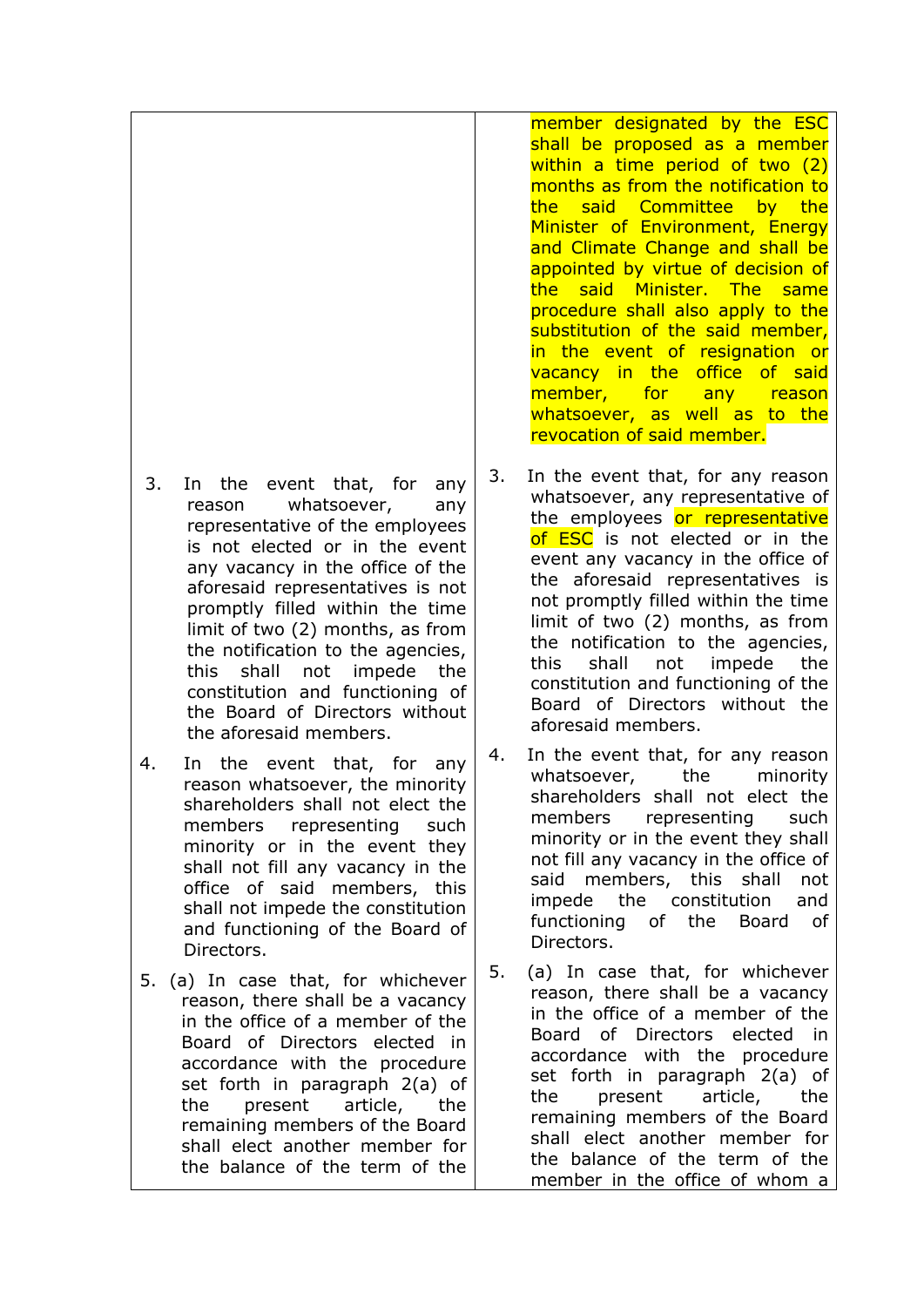member in the office of whom a vacancy has occurred, and such election shall be certified at the next meeting of the General Meeting.

 (b) In the event of a vacancy in the office of the Chief Executive Officer, for any reason whatsoever, the Chairman of the Board of Directors shall temporarily act as Chief Executive Officer, or if the posts of Chairman of the Board of Directors and of Chief Executive Officer coincide to the same person, the Vice Chairman of the Board of Directors, appointed pursuant to article 15 par. 1, of the present Articles of Association, shall act as Chief Executive Officer. In such instances, the Board of Directors shall call a meeting of the General Meeting of shareholders within the shortest possible time for the election of the new Chief Executive Officer.

(c) In the event of a vacancy in the office of the Chairman of the Board of Directors, for any reason whatsoever, the Chief Executive Officer of the company shall temporarily act as Chairman, or if the posts of Chairman of the Board of Directors and of Chief Executive Officer coincide to the same person, the Vice Chairman of the Board of Directors, appointed pursuant to article 15 par. 1, of the present Articles of Association, shall act as Chairman. In the event of a vacancy in the office of both the Chairman and the Chief Executive Officer, and should no Vice Chairman of the Board of Directors have been elected, the Chairman shall be substituted by

vacancy has occurred, and such election shall be certified at the next meeting of the General Meeting.

(b) In the event of a vacancy in the office of the Chief Executive Officer, for any reason whatsoever, the Chairman of the Board of Directors shall temporarily act as Chief Executive Officer, or if the posts of Chairman of the Board of Directors and of Chief Executive Officer coincide to the same person, the Vice Chairman of the Board of Directors, appointed pursuant to article 15 par. 1, of the present Articles of Incorporation, shall act as Chief Executive Officer. In such instances, the Board of Directors shall call a meeting of the General Meeting of shareholders within the shortest possible time for the election of the new Chief Executive Officer.

(c) In the event of a vacancy in the office of the Chairman of the Board of Directors, for any reason whatsoever, the Chief Executive Officer of the company shall temporarily act as Chairman, or if the posts of Chairman of the Board of Directors and of Chief Executive Officer coincide to the same person, the Vice Chairman of the Board of Directors, appointed pursuant to article 15 par. 1, of the present Articles of Incorporation, shall act as Chairman. In the event of a vacancy in the office of both the Chairman and the Chief Executive Officer, and should no Vice Chairman of the Board of Directors have been elected, the Chairman shall be substituted by the senior member of the Board